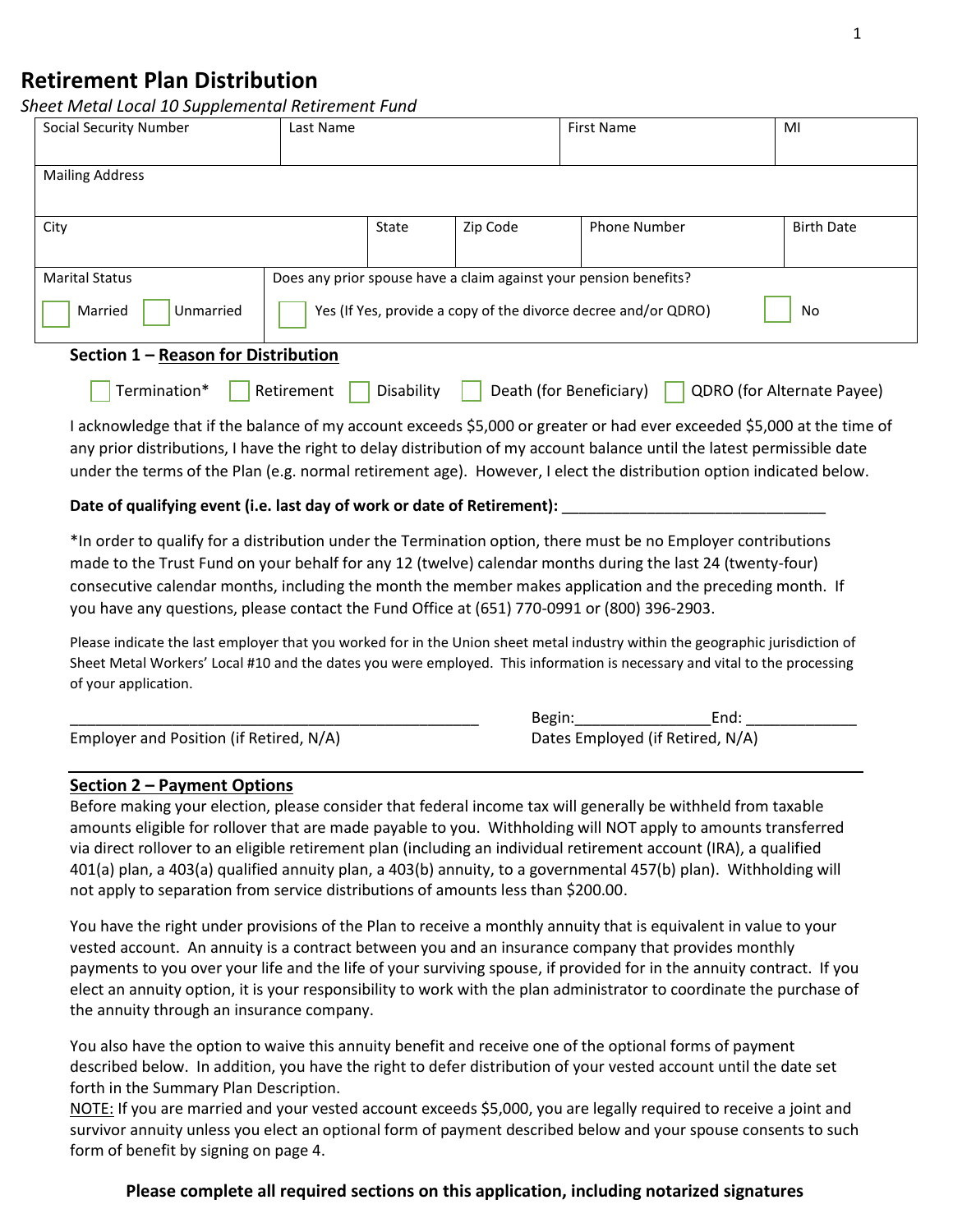## **THIS BOX MUST BE COMPLETED**

**Waiver of Annuity Rights** – The normal form of benefit from the Sheet Metal Local 10 Supplemental Retirement Plan is the purchase of a single life annuity contract, or if you are married, the purchase of a qualified joint and survivor annuity contract. When you are requesting a distribution, you, and if you are married, your spouse, may waive the required annuity form of payment and elect to receive your distribution in an optional form of payment - see Section 2.

#### **Please read the enclosed Qualified Joint and Survivor Notice.**

 I wish to **Purchase an Annuity** through an insurance company (Contact Benefit Office). If you are married, you will receive reduced monthly payments for your lifetime with 50% of your benefit continued for the lifetime of your spouse if you die before your spouse. If you are unmarried, you will receive reduced monthly payments for your lifetime, with payment terminating at your death.

## *OR, check the appropriate box below and then complete Section 2*

 I have read the Qualified Joint and Survivor Notice. I certify that **I am not married** and elect to **waive** the single life annuity form of payment. (Go to Section 2 below, to elect an optional form of payment).

 I have read the Qualified Joint and Survivor Notice. I certify that **I am married** and elect to **waive** the qualified joint and survivor annuity form of payment in connection with the distribution request. My Spouse's notarized consent to waive is provided in section 5 on page 4 of this form. (Go to Section 2 below, to elect an optional form of payment).

## **Section 2, continued – Optional Forms of Payment**

|                                                                                                                                                                                                                                                                                                      |  | A. Direct Rollover OR   Partial Rollover in the amount of \$                                                                 |  |
|------------------------------------------------------------------------------------------------------------------------------------------------------------------------------------------------------------------------------------------------------------------------------------------------------|--|------------------------------------------------------------------------------------------------------------------------------|--|
|                                                                                                                                                                                                                                                                                                      |  |                                                                                                                              |  |
|                                                                                                                                                                                                                                                                                                      |  |                                                                                                                              |  |
|                                                                                                                                                                                                                                                                                                      |  |                                                                                                                              |  |
|                                                                                                                                                                                                                                                                                                      |  | 2. Your 403(b) annuity, of qualified 401(a) plan, 403(a) plan, or governmental 457(b) plan                                   |  |
|                                                                                                                                                                                                                                                                                                      |  |                                                                                                                              |  |
|                                                                                                                                                                                                                                                                                                      |  |                                                                                                                              |  |
|                                                                                                                                                                                                                                                                                                      |  | I certify that my employer's qualified plan will accept assets from the<br>Sheet Metal Local 10 Supplemental Retirement Fund |  |
| <b>B.</b> Total Balance Lump Sum paid directly to me.<br>I understand my distribution will be subject to federal income withholding of 20% and/or state tax, if<br>applicable. I also understand that if I am under age 59 1/2, an additional 10% penalty tax may apply. See<br>attached tax notice. |  |                                                                                                                              |  |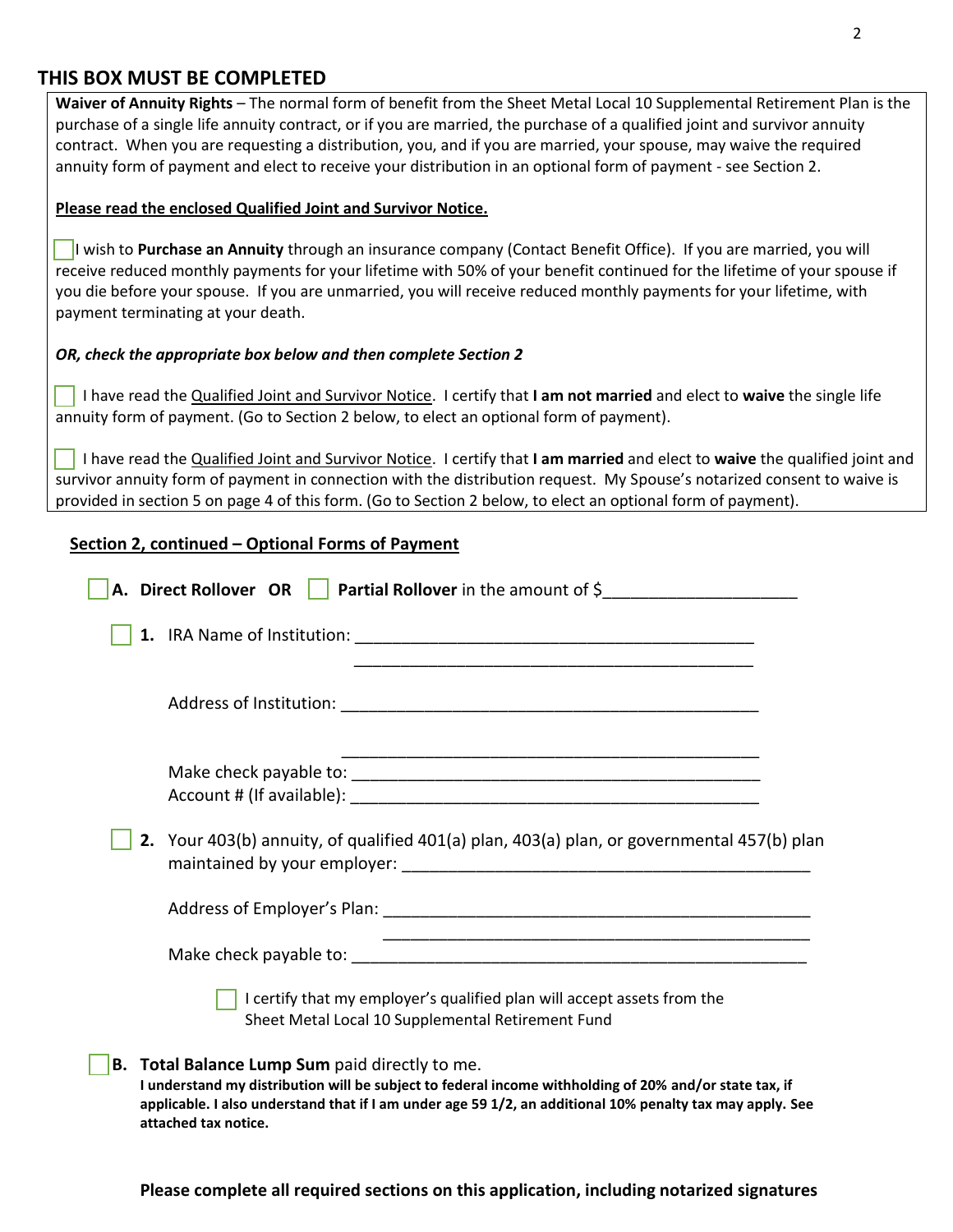## **C. Installment Payments** *(Available only if your total account balance is greater than \$5,000.)*

Payment frequency:  $(A = \text{Annual}; M = \text{Monthly})$ **OR** Length of Payments in years: \_\_\_\_\_\_\_\_\_\_\_\_\_\_\_\_\_

#### **Dollar amount \$**\_\_\_\_\_\_\_\_\_\_\_\_\_\_\_\_\_\_\_\_\_\_\_\_

Installment payments cannot exceed your life expectancy or the joint life expectancy of you and your beneficiary. If the length you elect is 10 or more years, a federal income tax withholding election must be made below. If the length you elect is fewer than 10 years, the mandatory federal income tax withholding will apply. I also understand that if I am under age 59 1/2, an additional 10% penalty tax may apply. If I elect to have installments paid over my and my beneficiary's joint life expectancy, the calculation will be based on my life expectancy and the life expectancy of a beneficiary who is ten years younger.

**D.** Partial Distribution – Dollar Amount: \$ plus continue your present installments if previously elected. If you need to set up installment payments, complete Option C above. **Partial distributions are subject to federal income withholding of 20% and/or state tax, if applicable. Also, if you are under age 59 1/2, an additional 10% penalty tax may apply upon filing your taxes. See attached tax notice.**

### **Section 3 – Tax Withholding (Not Applicable if electing a Direct of Partial Rollover)**

See the attached **Notice Regarding Federal Income Tax Withholding** for additional information on tax withholding. Use #3 below to elect to have no federal income tax withheld from your distribution (excluding eligible rollover distributions) or to have additional amounts of tax withheld from your distribution. Whether or not you elect to have federal income tax withheld, you are liable for payment of federal income tax on the taxable portion of your distribution. If you elect to have no amount withheld from your distribution, or if you do not have enough federal income tax withheld, you may be responsible for payment of estimated tax. You may incur penalties under the estimated tax rules if your withholding and estimated tax payments are not sufficient, particularly if you have other sources of income not subject to withholding (such as interest, dividends, taxable Social Security). If federal income tax is withheld from your distribution, state income tax, if applicable, will also be withheld and your distribution may be reduced by such amounts. If your state does not require mandatory state income tax withholding, you may elect to have state income tax withheld and your distribution will be reduced accordingly.

- 1. I elect to have **Federal** income tax withheld from my distribution for options B, C, or D. I want my Federal Withholding to be \$  $\overline{O}$  OR  $\overline{O}$  % per installment. (This information is required in connection with installment payments that are not eligible for rollover. If it is not provided, federal withholding on such payments will be 10%).
- 2. I elect to have **State** income tax withheld from my distribution. I want my State Withholding to be \$\_\_\_\_\_\_\_\_\_\_\_\_\_\_\_\_\_ per installment. Specify State **Example 20**
- 3. I elect not to have Federal or State income tax withheld from my distribution. This is not an option for any Lump Sum payment over \$200 or for installments to be paid out in less than 10 years.

Your tax withholding election will remain in effect until you cancel it. You may change or cancel your election at any time by requesting a new form by contacting John Hancock. You may obtain additional instructions and worksheets to assit you in completing this form by requesting the official IRS Form W-4P at 1-800-TAX-FORM or on the Internet at www.irs.ustreas.gov. **You may want to seek the advice of a professional tax advisor prior to completing this form.**

#### **Section 4 – Direct Deposit**

 $\blacksquare$ 

 I elect to have my installments directly deposited into my designated checking/savings account *[Attach a voided check or/savings deposit ticket here]*

 **Please complete all required sections on this application, including notarized signatures**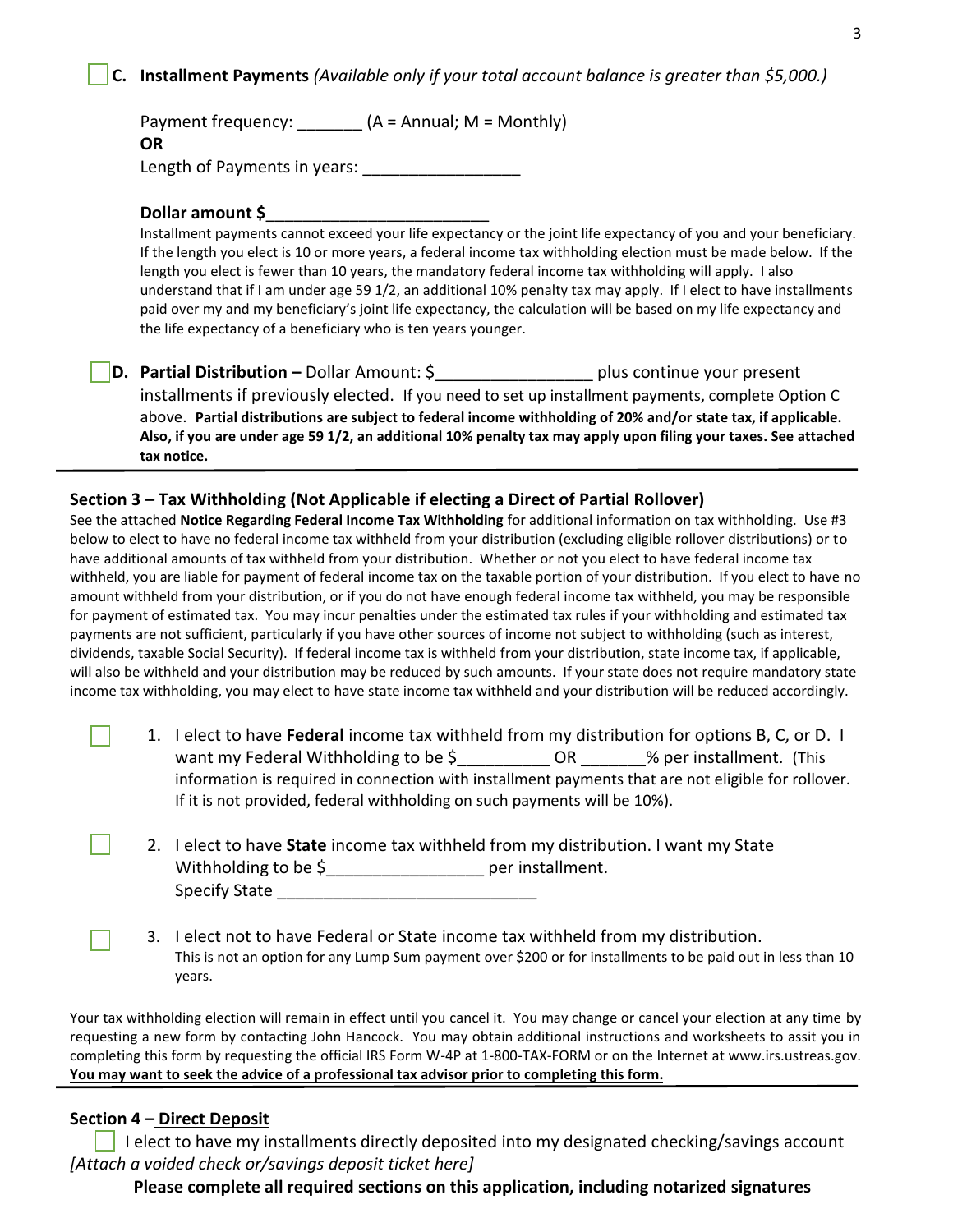#### **Section 5 – Authorization & Notary**

Under federal law, you are required to receive notification of the federal income tax treatment of distributions from qualified plans, your right to defer payment and an explanation of single life/qualified joint and survivor annuity rights no sooner than 30 days and no more than 90 days prior to the date you receive your distribution. You have the right to consider your distribution options and whether to waive the single life/qualified joint and survivor annuity for at least 30 days after you receive notification. You may, however, waive the 30-day minimum time period by checking the box below. If you check the box below, we will issue your distribution check as soon as administratively possible, after Trustee approval.

**I wish to waive the 30-day time period described above. Please issue my check as soon as administratively possible.**

I have read carefully all of the information on this form and hereby authorize the Plan Administrator to take all actions indicated above.

**\_\_\_\_\_\_\_\_\_\_\_\_\_\_\_\_\_\_\_\_\_\_\_\_\_\_\_\_\_\_\_\_\_\_\_\_ \_\_\_\_\_\_\_\_\_\_\_\_\_\_\_\_\_\_\_\_\_**

**\_\_\_\_\_\_\_\_\_\_\_\_\_\_\_\_\_\_\_\_\_\_\_\_\_\_\_\_\_\_\_\_\_\_\_\_ \_\_\_\_\_\_\_\_\_\_\_\_\_\_\_\_\_\_\_\_\_**

Participant's Signature (or beneficiary's signature if applicable) Date

Witnessed by Notary/Plan Representative **Date** Date

[STAMP or SEAL]

**Spouse's consent:** I certify that I am the spouse of the Participant named on this application. I understand that I have the right to have the Plan pay my spouse's vested account in the form of a joint and survivor annuity (which will provide a lifetime annuity to my spouse with continuing payments to me for my lifetime, provided that I outlive my spouse). I understand the effect of my spouse's election to waive the Qualified Joint & Survivor Annuity form of payment in order to obtain a distribution in the form of a rollover, lump sum, or installment. I consent to waive my rights to the Qualified Joint & Survivor Annuity Survivor benefits but acknowledge I will be eligible for the remaining balance as a lump sum installment upon my spouse's death.

I understand that if I do not sign below, then my spouse and I will receive payments under the Plan in the form of a joint and survivor annuity.

**\_\_\_\_\_\_\_\_\_\_\_\_\_\_\_\_\_\_\_\_\_\_\_\_\_\_\_\_\_\_\_\_\_\_\_\_ \_\_\_\_\_\_\_\_\_\_\_\_\_\_\_\_\_\_\_\_\_**

Spouse's Signature Date Date Communications and Date Date

Witnessed by Notary/Plan Representative Date

[STAMP or SEAL]

*Return this completed application to:* **Sheet Metal #10 Benefit Office 1681 E. Cope Avenue, Ste. B Maplewood, MN 55109**

**\_\_\_\_\_\_\_\_\_\_\_\_\_\_\_\_\_\_\_\_\_\_\_\_\_\_\_\_\_\_\_\_\_\_\_\_ \_\_\_\_\_\_\_\_\_\_\_\_\_\_\_\_\_\_\_\_\_**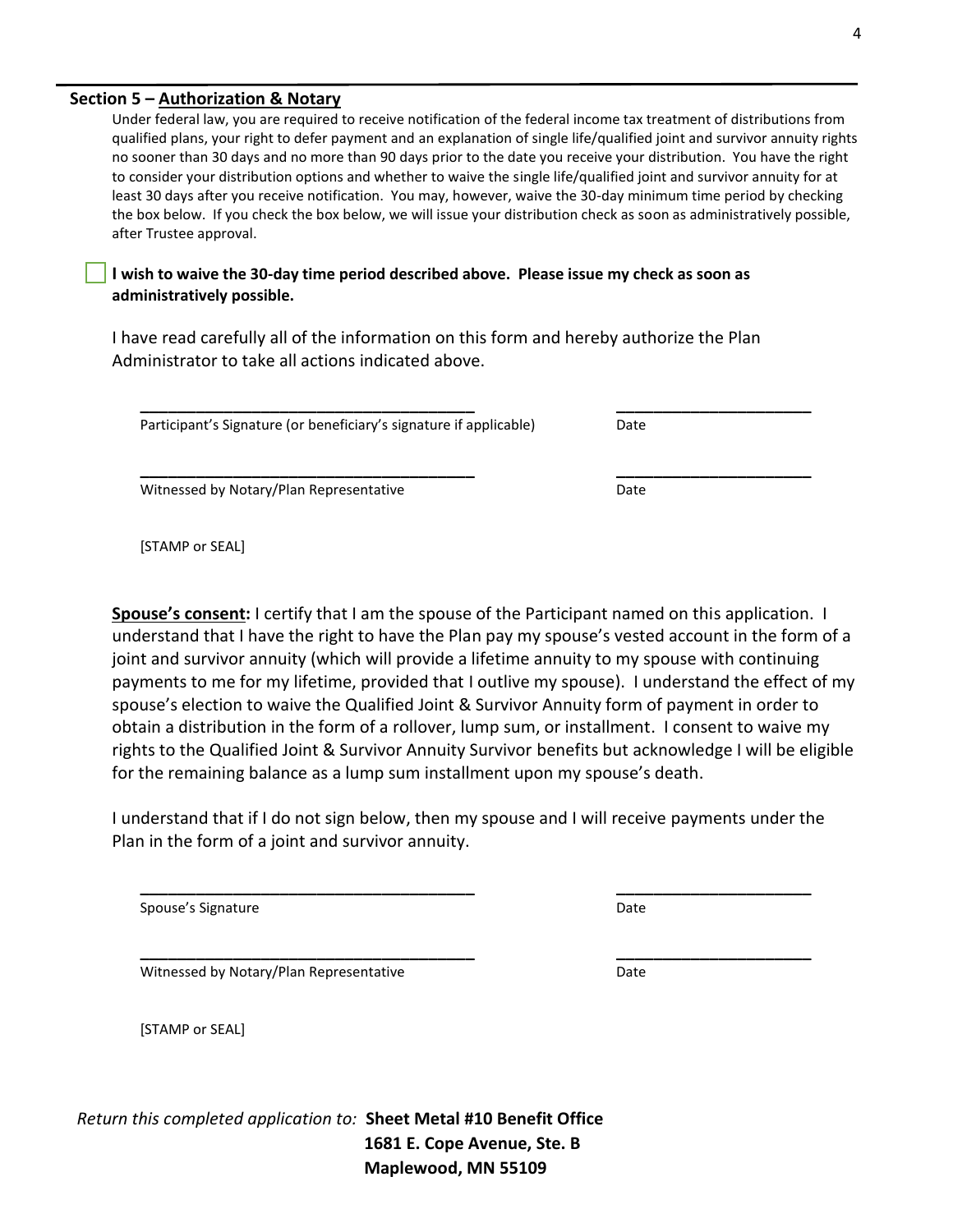#### **NOTICE REGARDING FEDERAL INCOME TAX WITHHOLDING**

(This statement is not intended to replace the official IRS notice)

Under federal law, all of part of your distribution may not be eligible to be rolled over to an eligible retirement plan (including an individual retirement account (IRA), a qualified 401(a) plan, a 403(a) or 403(b) annuity, or a governmental 457(b) plan). The following amount are not eligible for rollover, and federal Income tax withholding on these amount may be waived (See Section 3): (1) payment to non-spouse beneficiaries; (2) Installment payments over a term of ten or more years; (3) required minimum distributions, or "RMDs"; (4) substantially equal periodic payments (mate at least annually) over the life or life expectancy or joint lives or joint life expectancies of the employee and the employee's designated beneficiary; and (5) amount distributed on an account of financial hardship.

Ten percent (10%) federal income tax will be withheld from the taxable portion of these ineligible amounts (if any) unless you waive or elect a different rate of withholding by signing and dating this form and completing Section 2 on this form. You are still liable for federal income tax on the taxable portion of your distribution, and if you choose not to have tax withheld, or not enough tax withheld, you may be responsible for payment of estimated tax. You may also be subject to tax penalties if your payments of estimated tax and withholding, if any, are not adequate.

The taxable portion of other amounts included in a distribution is generally subject to mandatory 20% federal income tax withholding to the extent it is not directly rolled over to another qualified 401(a) plan or 403(a) plan, 403(b) annuity, or governmental 457(b) plan or an individual retirement account or individual retirement annuity (IRA). To avoid or reduce mandatory withholding and your related tax liability, you may elect to directly roll over all or a portion of these amount by completing Section 2 of this form.

In either case, amounts withheld will be sent to the IRS and cannot be refunded or adjusted by John Hancock. If you reside in a state that requires tax withholding, applicable state income tax will also be withheld unless you waive federal income tax withholding.

A 10% IRS early withdrawal penalty tax may apply if you are not age 59 ½ or older. It is generally recommended that you consult with a professional tax advisor before requesting a distribution.

#### **QUALIFIED JOINT AND SURVIVOR ANNUITY**

Special rules apply when you receive a distribution from the Sheet Metal Local 10 Supplemental Retirement Plan.

**Unmarried Participants:** If you are not married on the valuation date of your distribution, unless you elect otherwise a single life annuity contract will be purchased and distributed to you. A single life annuity provides a monthly annuity payable to you for your lifetime only.

**Married Participants:** If you are married on the valuation date of your distribution, unless you elect otherwise, a qualified joint and survivor annuity contract will be purchased and distributed to you. A qualified joint and survivor annuity provides a monthly annuity payable to you for your lifetime, and after our death, a monthly annuity payable to your surviving spouse for his or her lifetime, and after your death, a monthly annuity payable to your surviving spouse for his or her lifetime in an amount equal to one-half (1/2) the monthly amount that has been paid to you. If your spouse predeceases you, there is no change to the annuity payable to you.

**Waiver of Required Annuity Form of Payment:** When you are requesting a distribution, you may waive the required annuity form of payment and elect to receive an optional form of benefit by filing the Distribution Form with John Hancock during the 90-day period prior to the valuation date of your distribution. If you are married, your spouse must consent to the waiver and election and have it witnessed by a notary public.

**Revocation:** If you waive the required annuity form of payment you may revoke your waiver by written notice filed with John Hancock at any time before the valuation date of your distribution. In this case, the account balance will be paid to you by distribution of the applicable annuity. If you are married and you revoke your waiver of the qualified join and survivor annuity, a subsequent waiver will again require spousal consent.